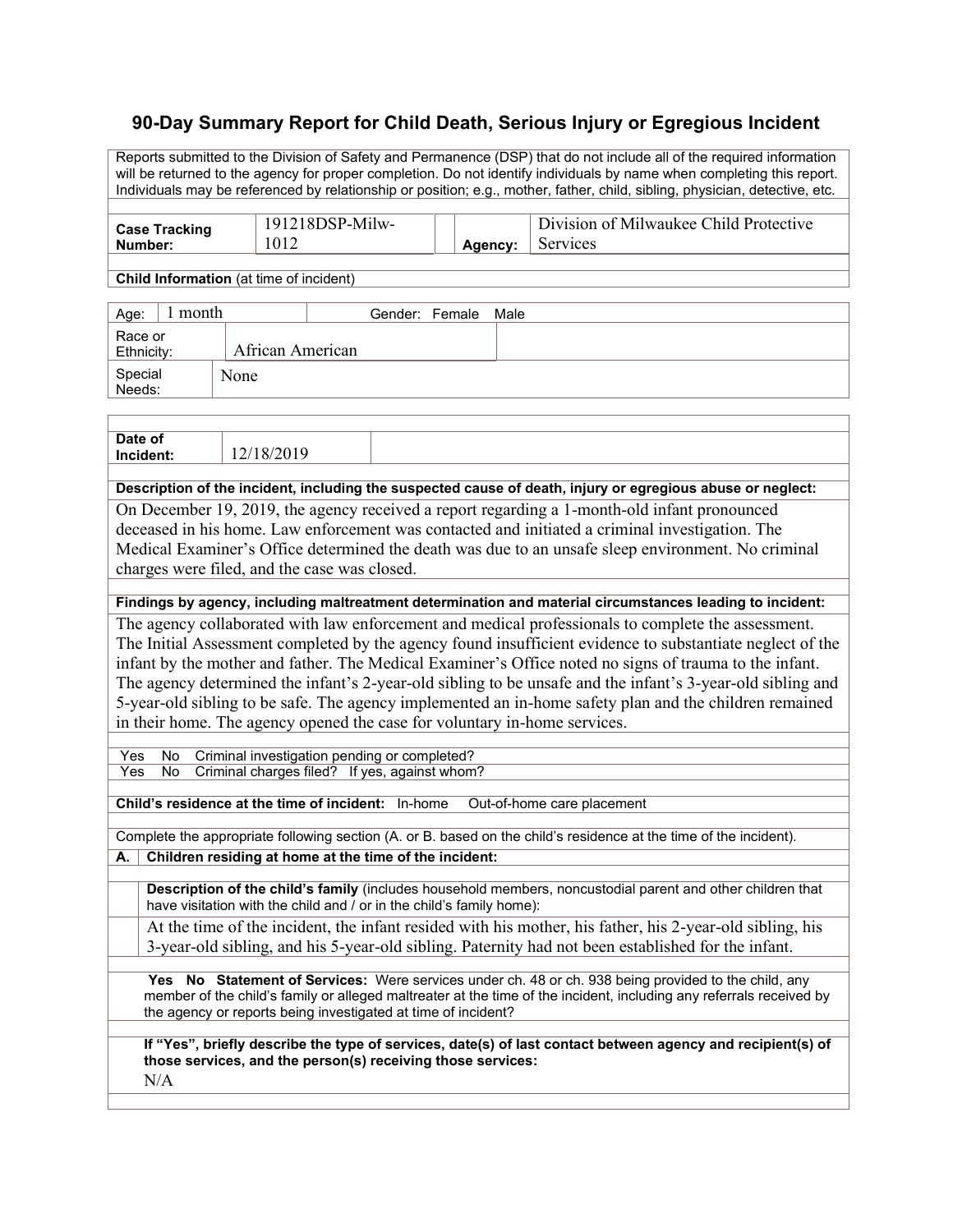**Summary of all involvement in services as adults under ch. 48 or ch. 938 by child's parents or alleged maltreater in the previous five years:** (Does not include the current incident.)

On June 3, 2019, the agency screened-in a CPS Report alleging neglect by the mother to the infant's now 2-year-old sibling. During the assessment period, an additional report was made to the agency on August 26, 2019, alleging neglect by the mother to the infant's now 2-year-old sibling. A combined assessment of both reports was completed by the agency and the allegations of neglect were unsubstantiated. The family was referred to Early Intervention Services and the case remained opened for voluntary in-home services.

On June 23, 2016, the agency screened-in a CPS Report alleging neglect and physical abuse by the father to the infant's now 5-year-old sibling. An assessment was completed by the agency; the allegation of neglect was substantiated, and the allegation of physical abuse was unsubstantiated. The family was referred to community resources and the case was closed upon completion of the Initial Assessment.

On November 13, 2015, the agency screened-in a CPS Report alleging neglect by the mother to the infant's now 5-year-old sibling. An assessment was completed by the agency and the allegation of neglect was unsubstantiated. The family was referred to a local community agency for transportation assistance services and the case was closed upon completion of the Initial Assessment.

**Summary of actions taken by the agency under ch. 48, including any investigation of a report or referrals to services involving the child, any member of the child's family living in this household and the child's parents and alleged maltreater.** (Does not include the current incident.)

(Note: Screened out reports listed in this section may include only the date of the report, screening decision, and if a referral to services occurred at Access. Reports that do not constitute a reasonable suspicion of maltreatment or a reason to believe that the child is threatened with harm are not required to be screened in for an Initial Assessment, and no further action is required by the agency.)

On June 3, 2019, the agency screened-in a CPS Report alleging neglect by the mother to the infant's now 2-year-old sibling. During the assessment period, an additional report was made to the agency on August 26, 2019, alleging neglect by the mother to the infant's now 2-year-old sibling. A combined assessment of both reports was completed by the agency and the allegations of neglect were unsubstantiated. The family was referred to Early Intervention Services and the case remained opened for voluntary in-home services.

On July 9, 2018, the agency screened-out a CPS Report.

On June 23, 2016, the agency screened-in a CPS Report alleging neglect and physical abuse by the father to the infant's now 5-year-old sibling. An assessment was completed by the agency; the allegation of neglect was substantiated, and the allegation of physical abuse was unsubstantiated. The family was referred to community resources and the case was closed upon completion of the Initial Assessment.

On November 13, 2015, the agency screened-in a CPS Report alleging neglect by the mother to the infant's now 5-year-old sibling. An assessment was completed by the agency and the allegation of neglect was unsubstantiated. The family was referred to a local community agency for transportation assistance services and the case was closed upon completion of the Initial Assessment.

**Summary of any investigation involving the child, any member of the child's family and alleged maltreater conducted under ch. 48 and any services provided to the child and child's family since the date of the incident:**

The agency collaborated with law enforcement and medical professionals to complete the assessment. The Initial Assessment completed by the agency found insufficient evidence to substantiate neglect of the infant by the mother and father. The Medical Examiner's Office noted no